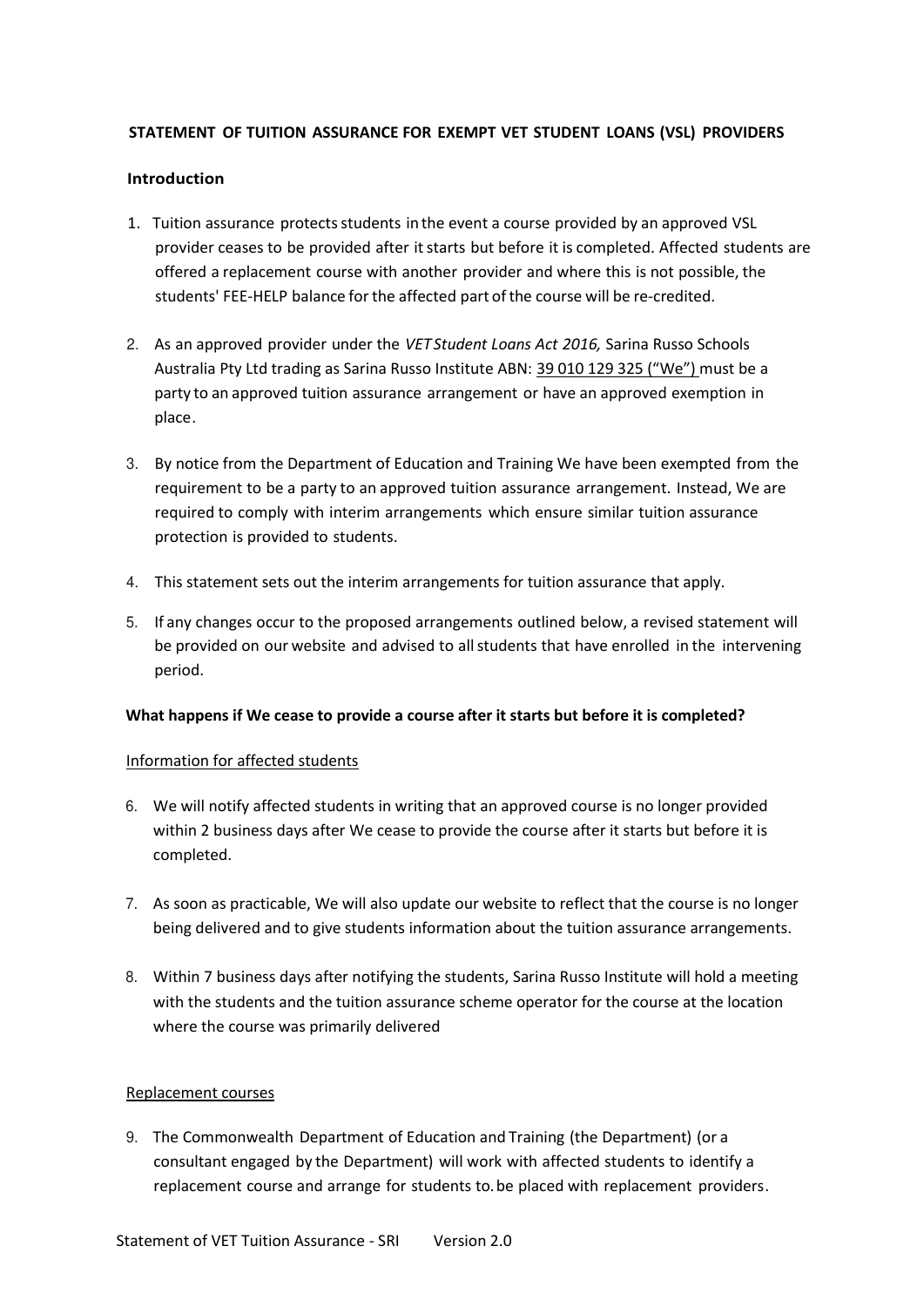10. Replacement courses must meet the following requirements:

- the course must lead to the same or comparable qualification as the original course;
- the mode of delivery of the replacement course must be the same as or, with the student's consent, similar to the mode of delivery for the original course;
- the location of the replacement course must be reasonable, having regard to the costs of, and the time required for, a student's travel; and
- the student will not incur additional fees that are unreasonable and will be able to attend the replacement course without unreasonable impacts on the student's prior commitments.
- 11. Affected students will be offered a replacement course and may seek a review about whether the course offered to them meets the requirements for replacement courses.
- 12. A student who accepts the replacement course offered will not be required to pay the replacement provider for the replacement components of the replacement course. However, the fees payable for the remainder of the replacement course may be different from the fees payable for the original course.
- 13. A student who accepts the replacement course offered will also receive course credits for parts of the original course successfully completed by the student, as evidenced by:
	- a copy of a statement of attainment or other Australian Qualifications Framework certification document issued by the course provider or an authorised issuing organisation in accordance with the Australian Qualifications Framework; or
	- a copy of an authenticated VET transcript issued by the Student Identifiers registrar.
- 14. Each affected student will have a period of six {6) months in which to accept the replacement course offer. The Department may extend that period in circumstances that justify an extension.
- 15. Ifan affected student enrols in a course that is not a replacement course, the student may be required to pay additional tuition fees and might not receive the course credits the student would have received if the student had enrolled in a replacement course.

# Re-crediting of students' FEE-HELP balances

16. Where there is no suitable replacement course for a student, We will re-credit the student's FEE-HELP balance for the affected parts of the original course. The amount re-credited will be equal to the amount of VET student loan used to pay tuition fees for the student for the course, or parts of the course .

# Prepaid fees

17. For tuition fees paid up-front greater than \$1500, We have in place other measures under the Australian Council for Private Education and Training standards with more information available at https://www.acpet.edu.au/services/astas/